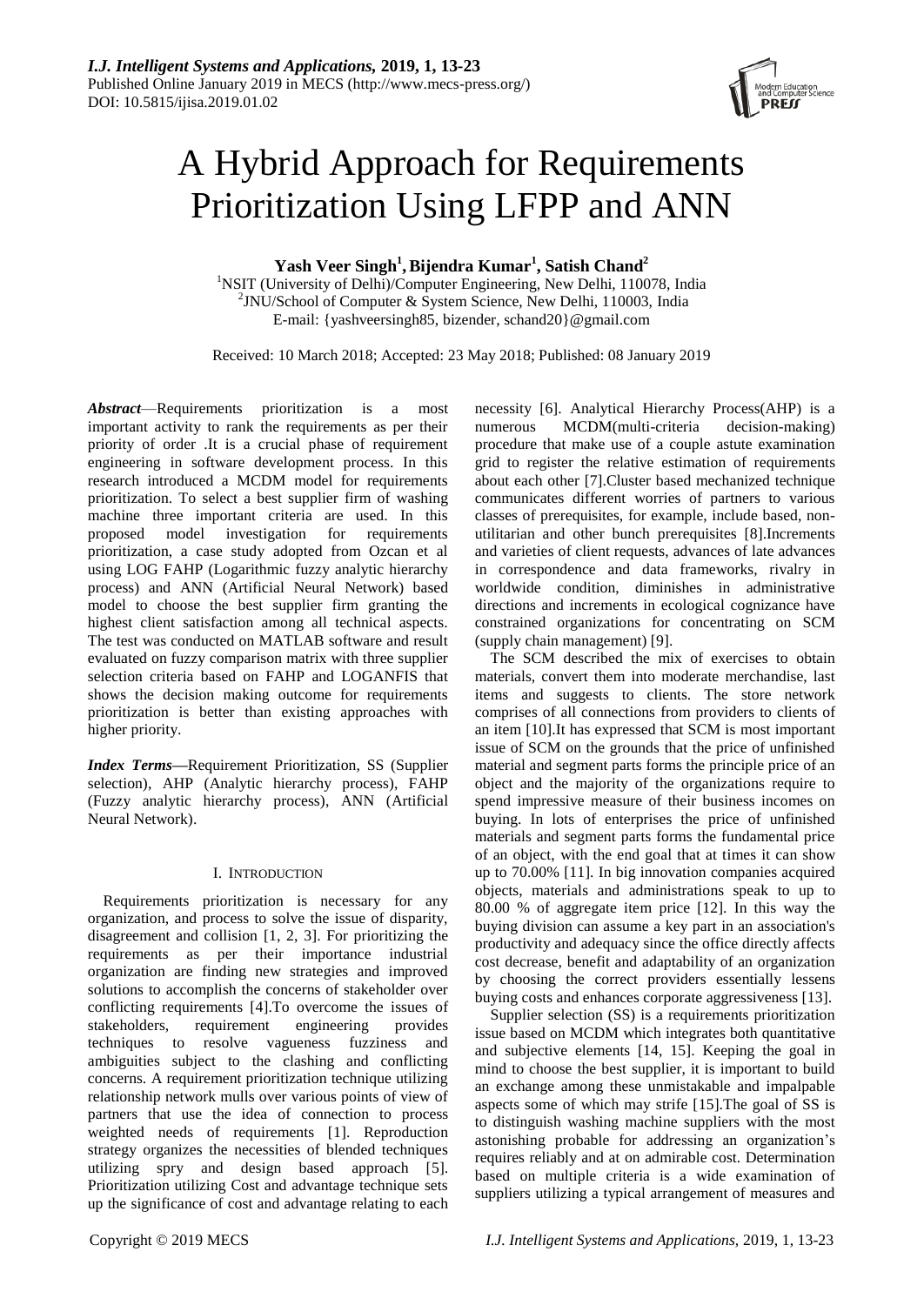criteria. Be that as it may, the stage of detail utilized for looking at prospective suppliers may change contingent upon a company's requirements. Although AHP is generally favoured for taking care of requirements prioritization based on MCDM issues in actual conditions, this is lacking to clarify unverifiable states in particularly combined shrewd co-relation organizes[16]. The greater part of person's decisions are not in written to as accurate information. Because a part of the assessment criteria are quantitative and subjective in natural world [17]. It is exceptionally hard for the leader to state the inclinations utilizing careful numerical esteems and to offer correct combination insightful correlation decisions [18]. Fluffy assessments for requirements prioritization in MCDM process are extremely valuable to handle these cons of AHP. Existing requirements prioritization techniques for 'supplier selection problem' suffers from a number of limitations like negative degree of membership functions having no sense, non uniqueness outcomes ,scalability problem, time complexity etc. So in this research paper we proposed a hybrid approach for requirements prioritization using logarithmic fuzzy preference programming (LFPP) and artificial neural network (ANN) to overcome these limitations. A case study also adopted from Ozcan et al. [1] to select the superlative supplier organization providing the maximum customer satisfaction amongst all technical features. The technical investigation was conducted on MATLAB software and outcome examined on fuzzy comparison matrix with three supplier selection criteria based on LOGANFIS and FAHP that represents the multi-criteria decision making(MCDM) outcomes for requirements prioritization is superior than existing techniques having higher priority.

#### II. RELATED WORK

Gülçin Büyüközkan (2017) has combined the first time the Interval Valued Intuitionistic Fuzzy (IVIF) Analytic Hierarchy Process (AHP) to evaluate the multiple criteria weights for requirements prioritization and IVIF Additive Ratio Assessment (ARAS) methodology for alternative assessment procedure. This method also analyzes the selection of a best supplier in an authentic case study from Turkey to exhibit the validity of this approach. [19] Nguyen et al. (2016) has presented an integrated MCDM framework consisting of FAHP (Fuzzy AHP) and fuzzy ARAS methods for evaluating and selecting conveyors. The proposed method has its distinctive merits by combining IVIF AHP and IVIF ARAS for the first time [20].Prof. Aarti M. Karande (2016) has presented distinctive strategies in light of fuzzy decision techniques are thought about for methodology advancement. Each administration gave by association is mapped with SCM procedures. From this arrangement of administrations, ideal administration is chosen. This paper clarifies a contextual analysis of an association dealing with SCM procedures. This paper can't discover readiness list for administrations in light of the value-based process [21].

Swati Dhingra (2016) has established FIS (fuzzy

interface system) for prediction of requirements prioritization method based on certain rules. One drawback of this proposed Fuzzy model is it gives inaccurate results on the boundary values of input data set. It validated the outcomes by using J-48 decision tree approach [22].

Kanza Gulzar (2017) has introduced a novel system that spotlights on the mapping of ease of use requirements attributes to the linguistic evaluation from the clients utilizing fuzzy logic (FL). This system organizes clashing ease of use prerequisites properties. For execution, we have utilized MATLAB Fuzzy Logic Tool box. This proposed system is gone for helping the prerequisite expert in taking better choices via robotizing the entire procedure of distinguishing and settling ease of use necessities clashes. The significant undertaking in the proposed framework includes deciding the numerical incentive for each characteristic considering their individual significance in various quantitative and subjective assessment principles. On the premise of numerical value, clashes and their separate severities are recognized [23]. Laurent, Paula (2007) and Davood Golmohammadi (2011) and have displayed a fuzzy multicriteria decision-making (MCDM) is introduced in light of encourage forward ANN. This model is utilized to catch and speak to the chiefs' inclinations. The topology of the NN display is created to prepare the model. This model can utilize chronicled information and refresh the database data for options after some time for future choices [24, 25]. Malakooti (1994) developed the reproduction of the supervisors' choices is shown in detail and the plan and execution of the model are represented by a contextual analysis [26].

# III. LIMITATIONS OF EXISTING PRIORITIZATION **TECHNIQUES**

- i. Don't maintain the scalability with vast numbers of requirements.
- ii. The difficulty of time complexity.
- iii. The majority of the prioritization techniques does not compute accurate consistency Ratio (CR= Consistency Index (CI)/Random  $Index(C)$ .
- iv. No meaning if negative degree of membership function occurs.
- v. Majority of the prioritization techniques produce multiple optimal outcomes makes strong inconsistency between fuzzy decisions.

To overwhelm of these limitations/drawbacks with existing prioritization techniques we proposed an effective model which named as "A Hybrid Approach for Requirements Prioritization Using LFPP and ANN".

#### IV. PROPOSED METHODOLOGY

The proposed requirements prioritization model as shown in fig. 1 is developed to prioritize the requirements

Copyright © 2019 MECS *I.J. Intelligent Systems and Applications,* 2019, 1, 13-23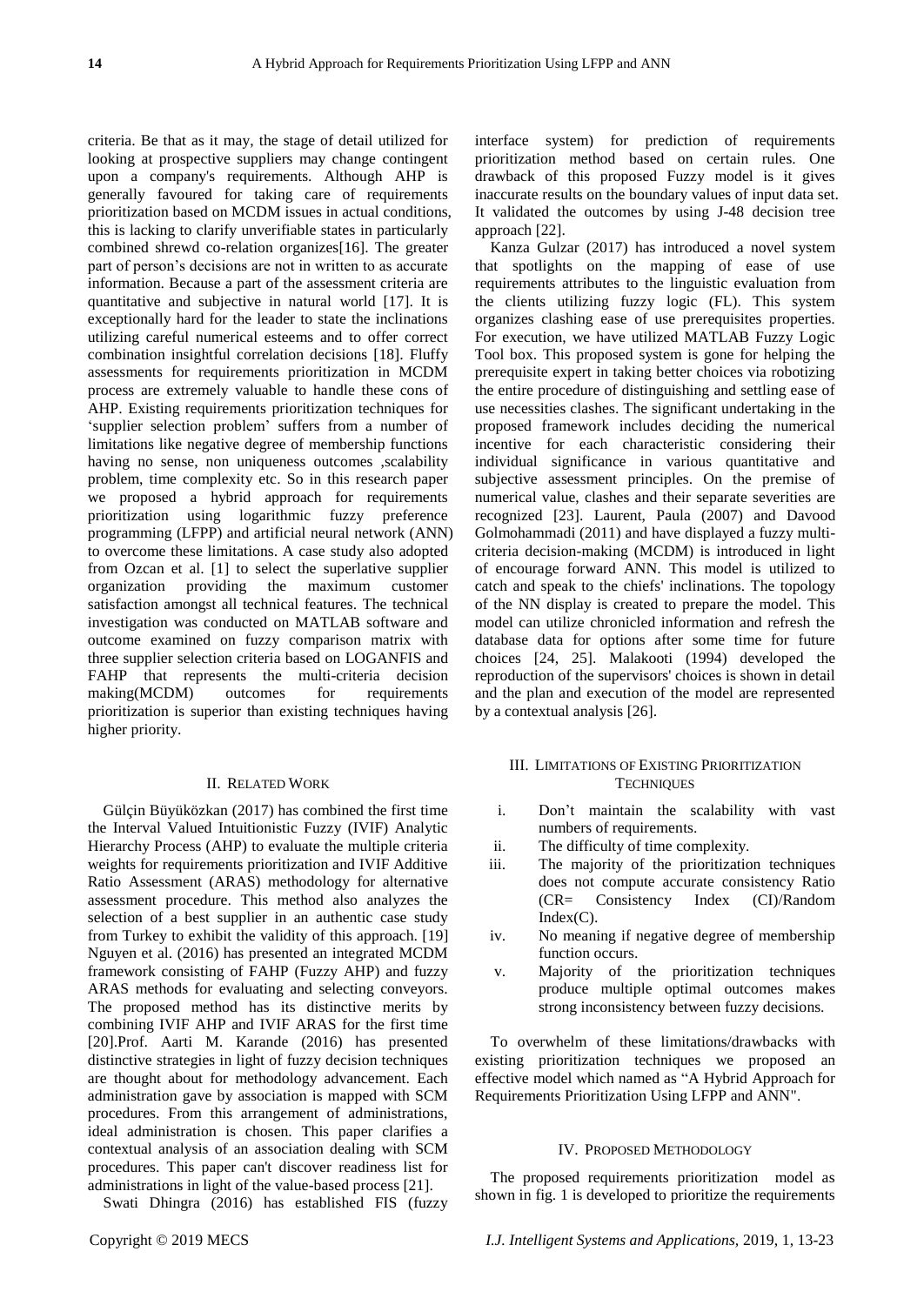as per their priority of order in MCDM for SS(Supplier Selection) is fully based on three criteria (i.e. Service performance criteria, Supplier criteria and product performance criteria) [1].

As found in the fig. 1, to start with, the experts collaborating with the database determine fitting hardware and assembling gear and save them in the database. After that, judges take their criteria for choosing apparatus and assembling hardware. The multiple criteria as a part of information are entered. In the information entry stage, the information are examined and sorted out as a LFPP and ANN outline. The data go into a pre-assembled MATLAB programming as fuzzy pair-wise investigations frameworks. In extension, the prepared NN analyzes the propriety or impropriety of decision maker's (DM). Truth be told, this component exhibits the intellectual MCDSS (multi-criteria decision support system). In the event that the outcomes are suitable, the choices are affirmed; generally, the passage information ought to be reconsidered and will be come back to the cycle.



Fig.1. Flow Chart of Proposed Model

#### *A. Expert Model*

It can be chosen from the supervisors and experts of the plant or from counseling firms.

## *B. Database Model*

Database incorporates the determinations of assembling hardware and gear and furthermore productive assembling frameworks that are made out of the data gave by experts.

## *C. Decision Makers Model*

Washing machine selection process is done through DM. In a piece of writing permitted "The way toward choosing new machine appliances of a company" it was found that the experts and designers required by 6 % during the time spent choosing gear and the rest of the have a place with the senior chiefs. As you most likely are aware, these are the specialists and workshop chiefs who know about the points of interest of the hardware, not the supervisors. In this manner, they should be consistently required to choose the choice of gear. In this paper, we have attempted to utilize their remarks to outline the LFPP framework.

# *D. Data Entering Model*

## *a. LFPP Model*

Proposed objective to solve the above problem inextent analysis are:-

- 1. Provide positive degree (β) of membership function (i.e. between  $0 \& 1$ ) to make strong consistency among the fuzzy decision making.
- 2. Providing a normalized most favorable unique priority vector for every fuzzy judgment to eliminate the inconsistency.
- 3. The priority vectors generated using lower or upper triangular components of 'fuzzy pair-wise comparison matrix' are identical

Assume DM gives fuzzy choices rather than exact choices for a pair-wise comparison framework, at that point it might be chosen the criterion i is amongst aij and cij times as vital as standard j through bij being the no doubt times. At that point, a fuzzy TFN (Triangular Fuzzy Number) pair-wise comparison framework can be spoken to as [1].

$$
J = \begin{bmatrix} (1,1,1) & (a_{12}, b_{12}, c_{12}) & (a_{13}, b_{13}, c_{13}) & \dots & (a_{1n}, b_{1n}, c_{1n}) \\ (a_{21}, b_{21}, c_{21}) & (1,1,1) & (a_{23}, b_{23}, c_{23}) & \dots & (a_{2n}, b_{2n}, c_{2n}) \\ \dots & \dots & \dots & \dots & \dots \\ (a_{n1}, b_{n1}, c_{n1}) & (a_{n2}, b_{n2}, c_{n2}) & (a_{n3}, b_{n3}, c_{n3}) & \dots & (1,1,1) \end{bmatrix}
$$
(1)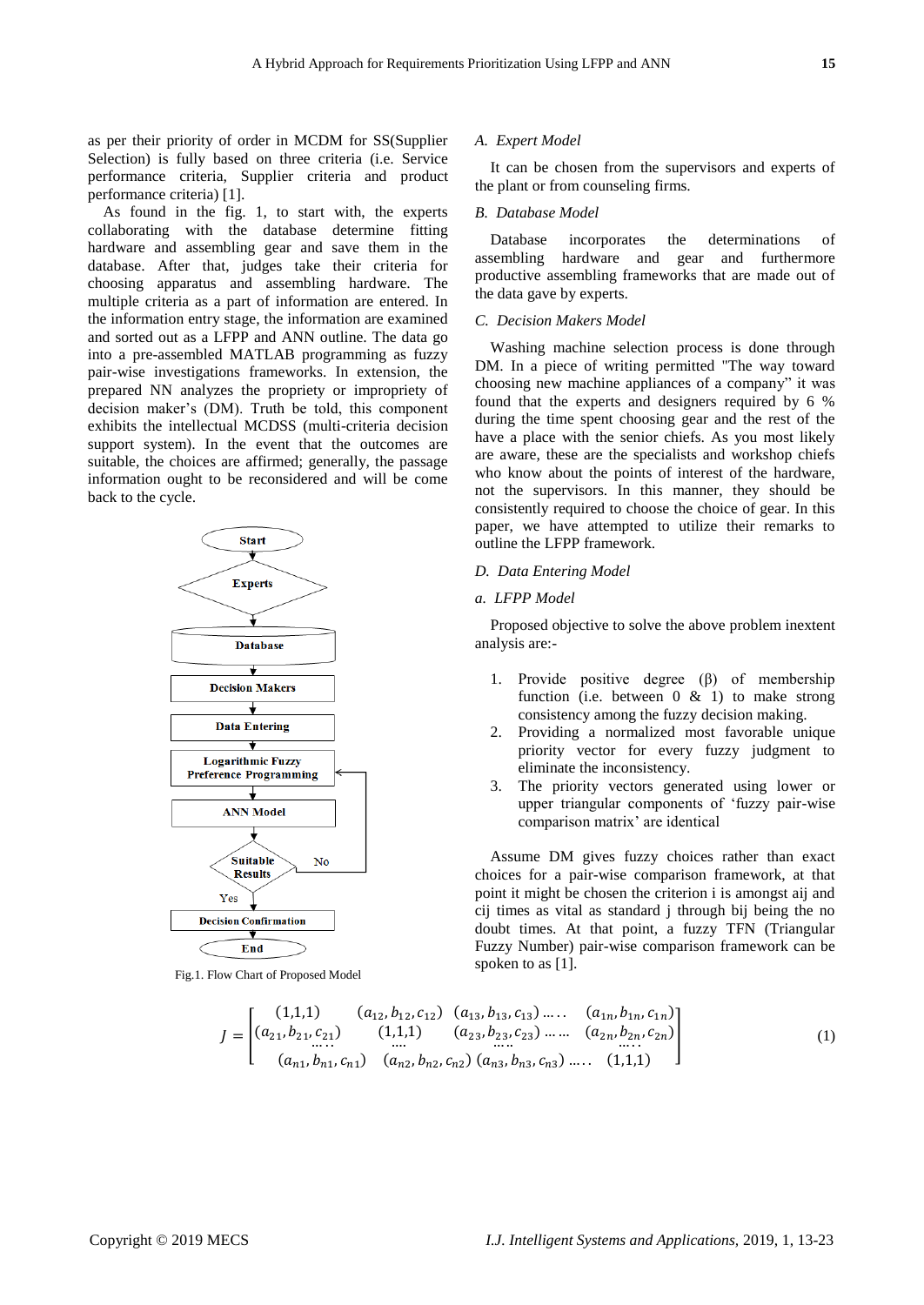For the fuzzy pair-wise comparison matrix in equation (1**),** we get its logarithmic by using the following equation:

$$
\ln \tilde{a}_{ij} = (\ln a_{ij} \ln b_{ij}, \ln c_{ij}) \qquad i, j = 1,...n. \tag{2}
$$

$$
\tilde{a}_{ij}
$$
 whose degree of membership function could be consequently expressed as:

Namely, the logarithmic for a triangular fuzzy decision

$$
\mu_{ij}\left(\ln\left(\frac{E_i}{E_j}\right)\right) = \begin{cases}\n\frac{\ln\left(\frac{E_i}{E_j}\right) - \ln(a_{ij})}{\ln(b_{ij}) - \ln(a_{ij})}, & \ln\left(\frac{E_i}{E_j}\right) \le b_{ij}, \\
ln(1) = 0, & b_{ij} \le \ln\left(\frac{E_i}{E_j}\right) \le c_{ij}, \\
\frac{\ln(c_{ij}) - \ln\left(\frac{E_i}{E_j}\right)}{\ln(c_{ij}) - \ln(b_{ij})}, & \ln\left(\frac{E_i}{E_j}\right) \ge b_{ij},\n\end{cases}
$$
\n(3)

Where  $\mu_{ij}$  (ln  $\left(\frac{Ei}{Ej}\right)$ ) is a membership degree of  $\ln\left(\frac{E_i}{E_j}\right)$  corresponding to the fairly accurate triangular fuzzy decision  $\ln \tilde{a}_{ij}$  = (lna<sub>ii</sub>, lnb<sub>ii</sub>, lnc<sub>ii</sub>). This is extremely

common that we suppose to get a crisp priority weight vector to maximize the minimum degree of membership function is given below in equation (3)

$$
\beta = \min\{\mu_{ij}\left(\ln\left(\frac{E_i}{E_j}\right)\right) | i = 1 \dots n - 1; j = i + 1 \dots n\}
$$
\n(4)

Finally this resulting methodology can be created as:

Maximize β

$$
\text{Subject to } \left\{ \begin{array}{l} \mu_{ij}(\ln\left(\frac{\text{E}i}{\text{E}j}\right)) \ge \beta, i = 1, \dots, n-1; j = i+1, \dots, n, \\ \text{E}_i \ge 0, i = 1, \dots, n. \end{array} \right. \tag{5}
$$

$$
Maximize 1-\beta \tag{6}
$$

$$
\text{Subject to} \begin{cases} -\ln E_i + E_j + \beta \ln(b_{ij}/a_{ij}) \ge \ln(a_{ij}), i = 1, ..., n - 1; j = i + 1, ..., n \\ \ln E_i - E_j + \beta \ln(c_{ij}/b_{ij}) \ge -\ln(c_{ij}), i = 1, ..., n - 1; j = i + 1, ..., n \\ E_i \ge 0, i = 1, ..., n. \end{cases} \tag{7}
$$

It is seen that the standardization (normalization) limitation  $\sum_{i=1}^{n} E_i = 1$ , is not fused in the over two conditions. This is a result of the way that the conditions will turn out to be computationally troublesome if the standardization imperative is contained. Indeed, standardization can be done after the needs are taking from condition (7). Before standardization, without loss of generality, one can assume that  $E_i \ge 1$  for all i = 1,..., n with the end goal that  $\ln E_i \ge 0$  for  $i = 1, \ldots, n$ . Kindly note that the non-negative supposition for ln  $E_i \geq 0$ , i=(1....,n) isn't vital. We think about this supposition to have ease in an arrangement. Ordinarily, there is no certification that condition (7) will dependably give a positive numerical value for the membership degree β. One of the primary purposes for creating a negative numerical value for  $β$  is that there are no priority weights that can satisfy all the fuzzy decisions inside their support interval. This implies, not every one of the inequalities  $lnE_i - lnE_i - \beta ln(b_{ii}/a_{ii}) \geq ln a_{ii}$  or  $-lnE_i + ln w_i$ 

βln (c<sub>ij</sub>/ b<sub>ij</sub>)  $\geq$  - lnc<sub>ij</sub> can be held in the meantime. To maintain a strategic distance from  $\beta$  from catching a negative value, we set up nonnegative decision factors  $\partial_{\text{in}}$ and  $\hat{\eta}_{ii}$  for i= 1,..., n-1 and  $i = i + 1, \ldots$ , n with the end goal that they collect the accompanying disparities:

$$
InE_i - InE_j - In(b_{ij}/a_{ij}) + \delta_{ij} \ge Ina_{ij}, i = 1,..., n-,1; j = i + 1,... n
$$
 (8)

$$
-\text{InE}_{i} + \text{InE}_{j} - \text{In}(c_{ij}/b_{ij}) + \eta_{ij} \ge -\text{In}c_{ij}, i = 1,..., n - 1; j = i + 1,... n \tag{9}
$$

This is the very fortunate that the estimations of the deviation factors are the littler and the superior. Hence we proposed the accompanying LFPP-based nonlinear priority method for FAHP weight deduction:

$$
k = (1 - \beta)^2 + M \cdot \sum_{i=1}^{n-1} \sum_{j=i+1}^{n} \left( \delta^2_{ij} + \eta^2_{ij} \right) \tag{10}
$$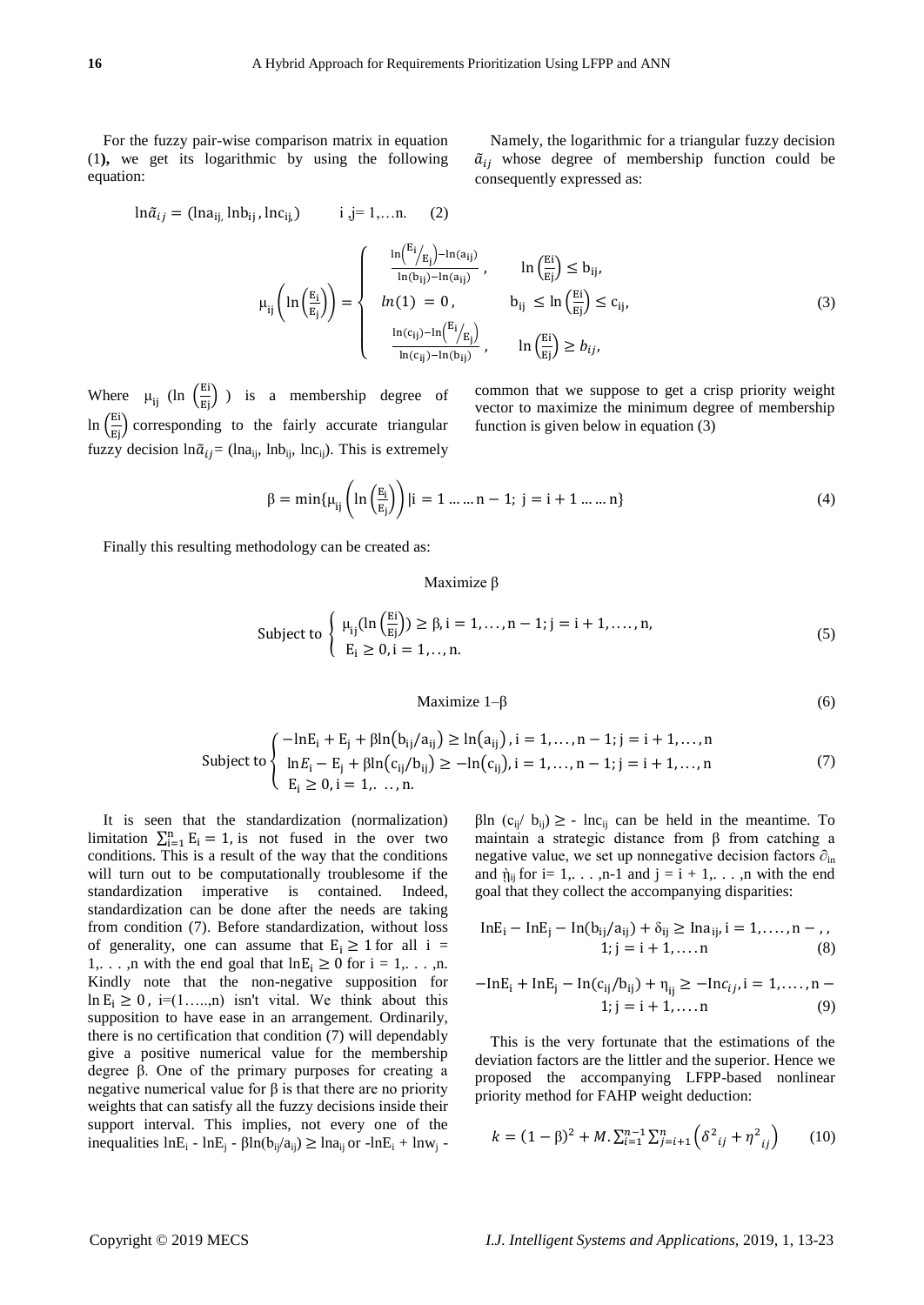$$
\text{Subject to} \begin{cases} \n z_i - z_j - \beta \ln \left( \frac{b_{ij}}{a_{ij}} \right) + \delta_{ij} \ge \text{Ina}_{ij}, i = 1, \dots, n - 1; j = i + 1, \dots, n, \\ \n -z_i + z_j - \beta \ln \left( \frac{c_{ij}}{b_{ij}} \right) + n_{ij} \ge -\text{Inc}_{ij}, i = 1, \dots, n - 1; j = i + 1, \dots, n \\ \n \beta, \ z_i \ge 0, i = 1, \dots, n, \\ \n \delta_{ij}, n_{ij} \ge 0, i = 1, \dots, n - 1; j = i + 1, \dots, n, \n\end{cases} \tag{11}
$$

Where  $z_i = \ln E_i$  for  $i = 1, \ldots, n$  and M is a predefined satisfactorily vast consistent, for example,  $M = 10<sup>3</sup>$ . The principle reason of bringing a major steady M into the above condition is to set up the weights inside the scope of the help interims of fuzzy decisions so that there won't be any infringement in the framework or even little infringement as could be allowed. In this way, the primary need of condition (11) is given to lessen the infringement of the choices and the weights that are utilized to improve to amplify the DM's fulfillment, to be specific, the estimation of β. Hypothetically, L1 or L∞ standard can likewise be utilized as a part of its place of the L2 standard of the capacity of condition (10) to the deviation factors and enrollment degree. Once the condition is straight, we can comprehend these two standards which may in some cases create numerous ideal arrangements. Henceforth they are overlooked.

Let  $z_i^*(i = 1, \ldots, n)$  be the optimal or most favorable result to equation (11). For fuzzy pair-wise comparison matrix  $J = \tilde{a}_{i j_{n*n}}$  the normalized priorities of requirements can then be obtained as:

$$
E_i^* = \frac{\exp(z_i^*)}{\sum_{i=1}^n \exp(z_j^*)}, \ i = 1, \dots, n,
$$
 (12)

Here exp () is an exponential capacity, to be specific  $exp(z_i^*) = e^{z_i^*}$  for  $i = 1, \ldots, n$ . We allude to the strategy that uses condition (11) for FAHP need induction as the LFPP philosophy and the resulting needs as the LFPP needs. Regarding LFPP approach, we have the accompanying explanations

**Statement 1:** The priority weights of requirements generating by LFPP technique of lower triangular components of a fuzzy pair-wise comparison grid are accurately same as those consequent generating from the upper triangular components of the fuzzy pair-wise comparison matrix [1].

**Proof:** Let us consider a pair of fuzzy judgments  $\tilde{a}_{ij} = (a_{ij}, a_{ij})$  $b_{ij}$ ,  $c_{ij}$ ) and  $\tilde{a}_{ji} = (1/c_{ij}, 1/b_{ij}, 1/a_{ij})$ . The following constraints of equation (11) generated from  $a_{ii}$  can be described as:-

$$
z_j - z_i - \beta \text{In} \left(\frac{b_{ij}}{a_{ij}}\right) + \delta_{ij} \ge \text{Ina}_{ij},\tag{13}
$$

$$
z_i - z_j - \beta \text{ln} \left( \frac{c_{ij}}{b_{ij}} \right) + \delta_{ij} \ge -\text{ln} c_{ji}, \tag{14}
$$

This can be equivalently expressed as

$$
-z_i + z_j - \beta \ln \left(\frac{c_{ij}}{b_{ij}}\right) + n_{ij} \ge -\ln c_{ij},\tag{15}
$$

$$
z_i - z_j - \beta \ln \left( \frac{b_{ij}}{a_{ij}} \right) + n_{ij} \ge \text{Ina}_{ij}, \tag{16}
$$

It is extremely easy to seem at these two lack of equalities are accurately the constraints of the equation (11) for  $\tilde{a}_{ii}$ . These constraints of the equation (11) have  $\tilde{a}_{ii}$  and  $\tilde{a}_{ii}$  for all time same. As a result, the use of lower/upper triangular components of the fuzzy pair-wise comparison matrix for weight examination for all time provides equal priorities when LFTA technique is applied.

**Statement 2:** The LFPP strategy generates unique most favorable or optimal priority vector for requirements prioritization in normalized form for any fuzzy pair-wise comparison grid [1].

**Proof:** The capacity of the condition (11) is a convex function as its Hessian lattice is unquestionably positive. The requirements of condition (30) are for the most part linear inequalities which are shaped as a curved feasible region. Consequently, condition (11) is a convex programming. Through improvement hypothesis, this is expressed that for a convex programming through a strict raised target work, the nearby arrangement has one worldwide ideal arrangement. In this way, the ideal answer for condition (11) is one of a kind.

When all is said in done, it is fortunate that a positive ideal value can be accomplished for β. In the event that its ideal value ends up being  $\beta^* = 0$ , at that point there exists solid irregularity among the fluffy choices unless  $\delta^* = \sum_{i=1}^{n-1} \sum_{j=i+1}^{n} (\delta_{ij}^2 + \hat{\eta}_{ij}^2) = 0$ . The greater estimation of  $\delta^*$ , the more grounded the irregularity among the fuzzy choices. Along these lines, the estimation of  $\delta^*$ , can be dealt with as an irregularity assessment for fuzzy pairwise comparison lattices.

## b. *Artificial neural network (ANN) model*

In common, ANN can be classified into two categories:

*i. Supervised ANN*

There is normally an eyewitness within the supervised ANN who can calculate the result of the system and replicate their execution authenticity NN (neural network).

#### *ii. Unsupervised ANN*

Unsupervised Neural Network (NN) has no eyewitness. At the end of the day, there is no assessment mirroring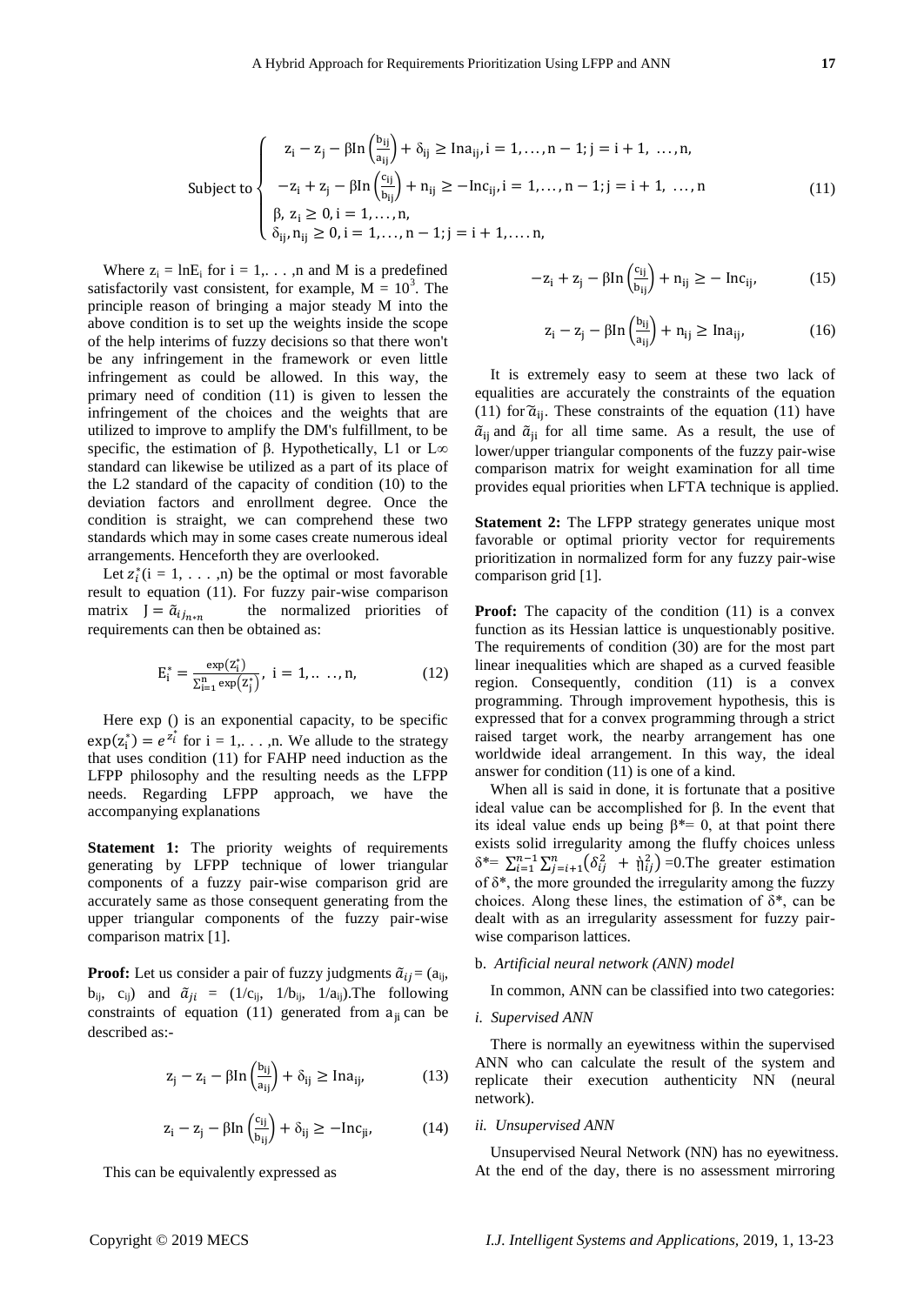the execution legitimacy of NN [1]. Supervised training is considerably more adjustable than unsupervised training [27]. Encourage forward back approach is a standout in the middle of the most widely recognized training policies in ANN [28]. As indicated by the many examinations in the writing by the writer, there is no particular legitimate standard to decide the quantity of shrouded layers. Zahari Taha and Sarkawt Rostam have likewise clearly depicted this problem in this research paper [29].The quantity of neurons: in a large portion of assets, the total number of information layer neurons is equivalent to the number of sources of info; the total number of yield layer neurons is equivalent to the total number of yields. The following four relations have been represented to make a decision for the number of hidden layer neurons, yet it isn't expressed which one is the best technique [30, 31, 32]. These four connections include

$$
NHL = (IL \times OL)^{\frac{1}{2}} \tag{17}
$$

$$
NHL = \frac{1}{2}(IL + OL)
$$
 (18)

$$
NHL = \frac{1}{2} (IL + OL) + (SL)^{\frac{1}{2}}
$$
 (19)

$$
NHL = 2(IL) \tag{20}
$$

In these above given four relationships, IL is represented by the total number of input layer neurons, where OL are the total numbers of output layer neurons and SL is the total number of samples.

#### *E. Decision Making Model.*

Finally, the data of fuzzy learning made through LFPP and ANN is reported to the DM. The decision makers

(DM) settle on an ultimate choice by these two ways, authorization of the decision or revision.

# *F. Application of SS (Supplier Selection) procedure in the white organizations of goods:*

In Europe a largest product maker company , founded in Turkey, desires to choose one of the most excellent supplier based on three criteria named as product performance, supplier criteria and service performance criteria shown in Fig. 2 and its essential parts used in the manufacturing of washing machines. The manufacturing company has washing machine, A/C factories and refrigerator, which are demanded for its production of goods in 100 or more countries like in France, Germany, Spain, and England etc. The yearly capability of this manufacturing organization, which came first and won the nickname of "the most creative ability in the field of production on earth" by the quantity of goods for each capita, is 2 million units annually. This manufacturing company of washing machine, making an export in the amount of approximate 230 million USD yearly is predictable. The washing machine organization examined in this investigation is novel in this segment and it is endeavoring to build its client base. So the manufacturing facility and capability of the manufacturing supplier to enhance its power should be considering into account to choose the top supplier industry. Because of white good division, there are seasonal variations.



Fig.2.The hierarchical relationship of SS (Supplier Selection) issue [1]

The capability of supplier should be comfortable and enough to meet the modifications as per market requirement. Because the manufacturing process is fully based on assembly and whole raw material of manufacturing are outsourced. The capability of the company is 2.0 million units annually. There is a huge amount of raw or unprocessed manufacturing material

supplied. So we can concluded that the SS (supplier selection) is the most significant RP (requirements prioritization) issues in the washing machine company [1].The fuzzy pair-wise evaluation matrix regarding the objective with Triangular Fuzzy numbers (TFN) can be represented in Table 1. The same computations were adapted to one more pair-wise comparison matrices and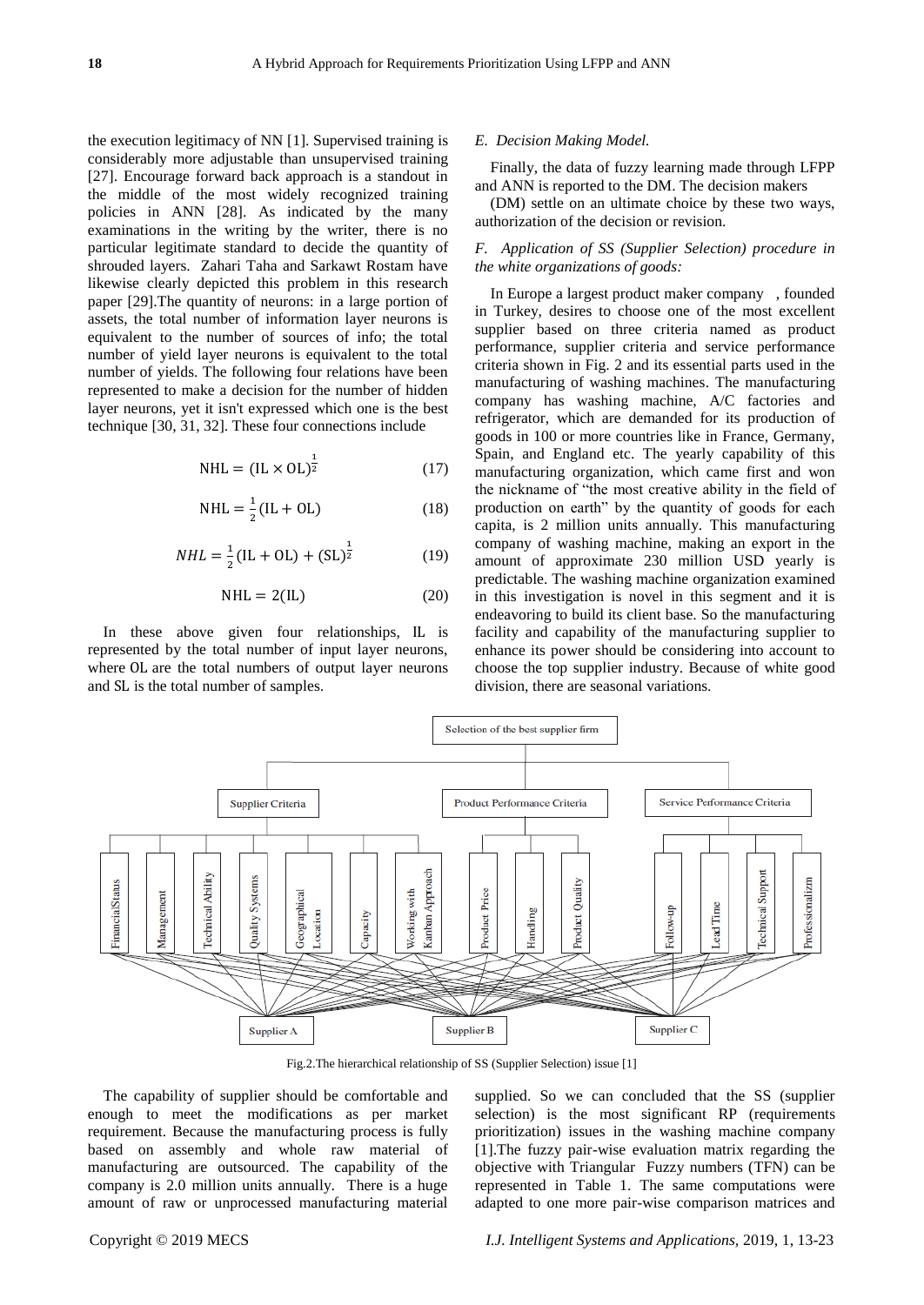priority weights of every alternative, key attribute and coattribute were computed. The weights of priority of every main attribute, alternative and sub-attribute can be represented in Table 2. Every column of the comparison matrix in every row. Finally the priority weights of the alternatives regarding supplier attributes were computed.

# V. RESULTS OF PROPOSED MODEL USING MATLAB FOR REAL LIFE EXAMPLE OF SUPPLIER SELECTION [1]

As seen in table 9 and 10, the priority weights of alternatives for requirements prioritization regarding key attributes were merged to evaluate the values of priority weights of substitutes or alternatives for sub elements or attributes of service performance and product performance criteria. In requirement prioritization process, to simplify the procedure of SS problem, priority weights of alternatives are calculated using MATLAB and based on comparison using main elements or attributes, sub- attributes and substitutes or alternatives. A series of questionnaire filled out by experts and evaluate priority weights of the alternative firms using MATLAB. The weights of alternatives are to be (0.45, 0.34, and 0.20). At last, the 'Supplier A' in result is most favored supplier having highest weight priority and 'Supplier B' is next substitute or alternative supplier as per the defined requirement basis.

|  | Table 1. Fuzzy Estimation Matrix Regarding Goal with TFN (Triangular Fuzzy Numbers) |  |  |  |  |  |  |
|--|-------------------------------------------------------------------------------------|--|--|--|--|--|--|
|--|-------------------------------------------------------------------------------------|--|--|--|--|--|--|

| Criteria            | Supplier Criteria | <b>Product Performance</b> | Service Performance | <b>FTA Priorities</b> | LOG-ANFIS |
|---------------------|-------------------|----------------------------|---------------------|-----------------------|-----------|
| Supplier Criteria   | (1,1,1)           | (2/3, 1, 3/2)              | (2/3, 1, 3/2)       | 0.33                  | 0.3300    |
| Product Performance | (2/3, 1, 3/2)     | (1,1,1)                    | (3/2, 2, 5/2)       | 0.45                  | 0.4299    |
| Service Performance | (2/3, 1, 3/2)     | (2/5.1/2.3/2)              | (1,1,1)             | 0.22                  | 0.2501    |
|                     |                   | $\beta = 0.7$              |                     |                       |           |

|  |  |  | Table 2. Fuzzy Pair-wise Comparison Matrix for Three Substitutes or Alternatives Regarding the Sub-Criteria of Supplier |
|--|--|--|-------------------------------------------------------------------------------------------------------------------------|
|  |  |  |                                                                                                                         |

|                 | Supplier A      | Supplier B                                                                                                 | Supplier C              | <b>FAHP</b>      | <b>LOG-ANFIS</b>                                                                                                        |
|-----------------|-----------------|------------------------------------------------------------------------------------------------------------|-------------------------|------------------|-------------------------------------------------------------------------------------------------------------------------|
|                 |                 | A: Comparisons of three substitutes regarding the sub-criterion Financial Status (FS)                      |                         |                  |                                                                                                                         |
| Supplier A      | (1,1,1)         | (1/5, 1/3, 2/5)                                                                                            | (2/9, 1/4, 2/7)         | $\overline{0.1}$ | 0.2831                                                                                                                  |
| Supplier B      | (5/2,3,5)       | (1,1,1)                                                                                                    | (3/2, 2, 5/2)           | 0.84             | 0.5558                                                                                                                  |
| Supplier C      | (7/2, 4, 9/2)   | (2/3,1/2,2/3)                                                                                              | (1,1,1)                 | $\Omega$         | 0.1611                                                                                                                  |
|                 |                 |                                                                                                            |                         |                  |                                                                                                                         |
| $\beta = 0.833$ |                 |                                                                                                            |                         |                  |                                                                                                                         |
|                 |                 | B: Comparisons of the three substitutes or alternatives regarding the sub-criterion Management (M)         |                         |                  |                                                                                                                         |
| Supplier A      | (1,1,1)         | (2/5, 1/2, 3/2)                                                                                            | (2/7,1/3,1/2)           | $\overline{0}$   | 0.1831                                                                                                                  |
| Supplier B      | (2/3,1/2,5/2)   | (1,1,1)                                                                                                    | $(2/5,1/2,2\sqrt{3})$   | $\mathbf{1}$     | 0.6558                                                                                                                  |
| Supplier C      | (2,3,7/2)       | (3/2, 2, 5/2)                                                                                              | (1,1,1)                 | $\Omega$         | 0.1611                                                                                                                  |
|                 |                 |                                                                                                            |                         |                  |                                                                                                                         |
| $\beta=1.0$     |                 | C: Comparisons of three substitutes or alternatives regarding the sub-criterion Technical Ability (TA)     |                         |                  |                                                                                                                         |
|                 |                 |                                                                                                            |                         | 0.58             | 0.5681                                                                                                                  |
| Supplier A      | (1,1,1)         | (2/3,1,5/2)                                                                                                | (2/3,1,2)               | 0.42             | 0.4598                                                                                                                  |
| Supplier B      | (2/5,1,3/2)     | (1,1,1)                                                                                                    | (2/3, 1, 2)             | $\Omega$         | 0.0279                                                                                                                  |
| Supplier C      | (1/2,1,3/2)     | (1/2,1,3/2)                                                                                                | (1,1,1)                 |                  |                                                                                                                         |
| $\beta = 0.359$ |                 |                                                                                                            |                         |                  |                                                                                                                         |
|                 |                 | D: Comparisons of three substitutes or alternatives regarding the sub-criterion Quality System (QS)        |                         |                  |                                                                                                                         |
| Supplier A      | (1,1,1)         | (2/9,1/4,1/2)                                                                                              | (2/7, 1/3, 1/2)         | 0.58             | 0.5412                                                                                                                  |
| Supplier B      | (2,7/2,4,9/2)   | (1,1,1)                                                                                                    | (2/3,1,5/2)             | 0.42             | 0.3200                                                                                                                  |
| Supplier C      | (2,3,7/2)       | (5/2,1,3/2)                                                                                                | (1,1,1)                 | $\overline{0}$   | 0.1388                                                                                                                  |
|                 |                 |                                                                                                            |                         |                  |                                                                                                                         |
| $\beta = 0.612$ |                 |                                                                                                            |                         |                  |                                                                                                                         |
|                 |                 | E: Comparisons of three substitutes or alternatives regarding the sub-criterion Geographical Location (GL) |                         |                  |                                                                                                                         |
| Supplier A      | (1,1,1)         | (2/5, 1/2, 3/2)                                                                                            | (2/7,1/3,1/2)           | $\mathbf{0}$     | 0.1632                                                                                                                  |
| Supplier B      | (2/3, 1/2, 5/2) | (1,1,1)                                                                                                    | $(2/5, 1/2, 2\sqrt{3})$ | $\mathbf{0}$     | 0.2000                                                                                                                  |
| Supplier C      | (2,3,7/2)       | (3/2, 2, 5/2)                                                                                              | (1,1,1)                 | $\mathbf{1}$     | 0.6368                                                                                                                  |
|                 |                 |                                                                                                            |                         |                  |                                                                                                                         |
| $\beta = 0.342$ |                 |                                                                                                            |                         |                  |                                                                                                                         |
|                 |                 | F: Comparisons of three substitutes or alternatives regarding the sub-criterion Capacity (C)               |                         |                  |                                                                                                                         |
| Supplier A      | (1,1,1)         | (2/3,1,5/2)                                                                                                | (2/3,1,2)               | 0.58             | 0.5412                                                                                                                  |
| Supplier B      | (2/5,1,3/2)     | (1,1,1)                                                                                                    | (2/3,1,2)               | 0.42             | 0.3200                                                                                                                  |
| Supplier C      | (1/2,1,3/2)     | (1/2,1,3/2)                                                                                                | (1,1,1)                 | $\overline{0}$   | 0.1388                                                                                                                  |
| $\beta = 0.359$ |                 |                                                                                                            |                         |                  |                                                                                                                         |
|                 |                 |                                                                                                            |                         |                  | G: Comparisons of the three substitutes or alternatives regarding the sub-criterion Working with Kanban Approach (WWKA) |
| Supplier A      | (1,1,1)         | (2/9,1/4,1/2)                                                                                              | (2/7,1/3,1/2)           | 0.33             | 0.3266                                                                                                                  |
| Supplier B      | (2,4,9/2)       | (1,1,1)                                                                                                    | (2/3,1,5/2)             | 0.22             | 0.2550                                                                                                                  |
| Supplier C      | (2,3,7/2)       | (5/2,1,3/2)                                                                                                | (1,1,1)                 | 0.45             | 0.4183                                                                                                                  |
|                 |                 |                                                                                                            |                         |                  |                                                                                                                         |
| $\beta = 0.342$ |                 |                                                                                                            |                         |                  |                                                                                                                         |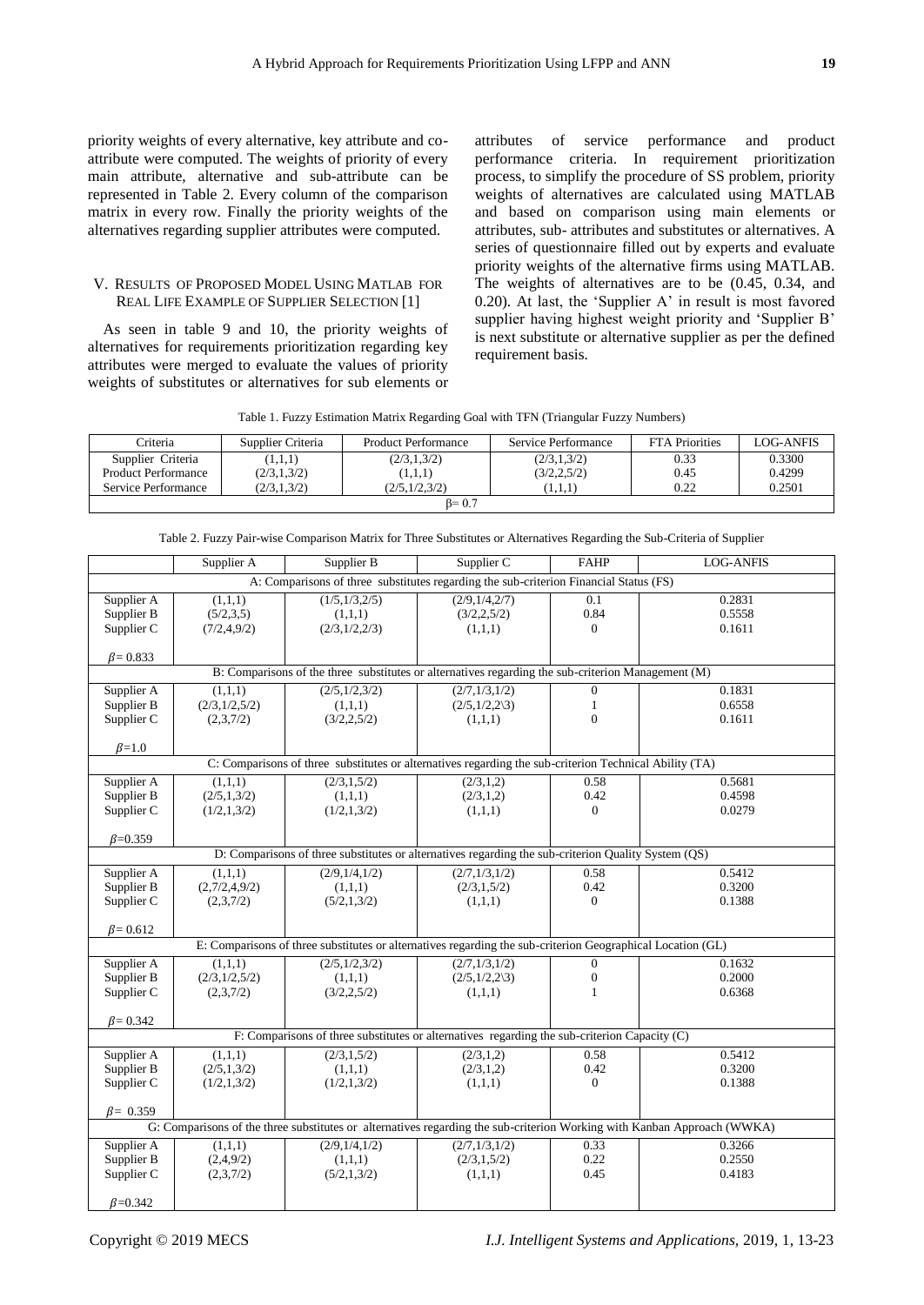|                                                                                                        | Supplier A                                  | Supplier B                                       | Supplier C                                                                                              | <b>FAHP</b>              | <b>LOG-ANFIS</b>           |  |  |  |
|--------------------------------------------------------------------------------------------------------|---------------------------------------------|--------------------------------------------------|---------------------------------------------------------------------------------------------------------|--------------------------|----------------------------|--|--|--|
| A: Comparisons of the three substitutes or alternatives regarding the sub-criterion Product Price (PP) |                                             |                                                  |                                                                                                         |                          |                            |  |  |  |
| Supplier A<br>Supplier B<br>Supplier C                                                                 | (1,1,1)<br>(5/2,3,5/2,7/2)<br>(3,7/2,4,9/2) | (2/7,1/5,2/5)<br>(1,1,1)<br>(1/3, 2/5, 1/2, 2/3) | (2/9,1/4,1/3)<br>(3/2, 2, 5/2, 3)<br>(1,1,1)                                                            | 0.45<br>0.22<br>0.33     | 0.4589<br>0.2385<br>0.3026 |  |  |  |
| $\beta=1$                                                                                              |                                             |                                                  |                                                                                                         |                          |                            |  |  |  |
|                                                                                                        |                                             |                                                  | B: Comparisons of the three substitutes or alternatives regarding the sub-criterion Handling (H)        |                          |                            |  |  |  |
| Supplier A<br>Supplier B<br>Supplier C                                                                 | (1,1,1)<br>(2/3,1,1/2,5/2)<br>(2,3,7/2)     | (2/5,1/2,3/2)<br>(1,1,1)<br>(3/2, 2, 5/2)        | (2/7,1/3,1/2)<br>$(2/5,1/2,2\sqrt{3})$<br>(1,1,1)                                                       | 0.58<br>0.42<br>$\Omega$ | 0.5412<br>0.3200<br>0.1388 |  |  |  |
| $\beta$ =0.45                                                                                          |                                             |                                                  |                                                                                                         |                          |                            |  |  |  |
|                                                                                                        |                                             |                                                  | C:Comparisons of the three substitutes or alternatives regarding the sub-criterion Product Quality (PQ) |                          |                            |  |  |  |
| Supplier A<br>Supplier B<br>Supplier C                                                                 | (1,1,1)<br>(2/5, 1, 3/2)<br>(1/2,1,3/2)     | (2/3,1,5/2)<br>(1,1,1)<br>(1/2,1,3/2)            | (2/3,1,2)<br>(2/3,1,2)<br>(1,1,1)                                                                       | 0.45<br>0.33<br>0.22     | 0.4877<br>0.3123<br>0.2000 |  |  |  |
| $\beta = 0.123$                                                                                        |                                             |                                                  |                                                                                                         |                          |                            |  |  |  |

# Table 3. Fuzzy Pair-wise Comparison Matrix for Three Substitutes or Alternatives Regarding the Sub-Criteria of Product Performance Criteria and Their Alternative

Table 4. Fuzzy Pair-wise Comparison Matrix for Three Substitutes or Alternatives or Regarding the Sub-Criteria of Service Performance Criteria

|                 | Supplier A                                                                                            | Supplier B      | Supplier C                                                                                                 | <b>FAHP</b> | <b>LOG-ANFIS</b> |  |  |  |
|-----------------|-------------------------------------------------------------------------------------------------------|-----------------|------------------------------------------------------------------------------------------------------------|-------------|------------------|--|--|--|
|                 | A: Comparisons of the three substitutes or alternatives regarding the sub-criterion Follow – Up $(F)$ |                 |                                                                                                            |             |                  |  |  |  |
| Supplier A      | (1,1,1)                                                                                               | (2/7,1/5,2/5)   | (2/9,1/4,1/3)                                                                                              | 0.45        | 0.4589           |  |  |  |
| Supplier B      | (5/2,5/2,7/2)                                                                                         | (1,1,1)         | (3/2,2,3)                                                                                                  | 0.22        | 0.2385           |  |  |  |
| Supplier C      | (3,4,9/2)                                                                                             | (1/3,1/2,2/3)   | (1,1,1)                                                                                                    | 0.33        | 0.3026           |  |  |  |
|                 |                                                                                                       |                 |                                                                                                            |             |                  |  |  |  |
| $\beta = 0.545$ |                                                                                                       |                 |                                                                                                            |             |                  |  |  |  |
|                 |                                                                                                       |                 | B: Comparisons of the three substitutes or alternatives regarding the sub-criterion Lead Time $(LT)$       |             |                  |  |  |  |
| Supplier A      | (1,1,1)                                                                                               | (2/5, 1/2, 3/2) | (2/7,1/3,1/2)                                                                                              | 0.45        | 0.4877           |  |  |  |
| Supplier B      | (2/3,1/2,5/2)                                                                                         | (1,1,1)         | $(2/5,1/2,2\sqrt{3})$                                                                                      | 0.33        | 0.3123           |  |  |  |
| Supplier C      | (2,3,7/2)                                                                                             | (3/2, 2, 5/2)   | (1,1,1)                                                                                                    | 0.22        | 0.2000           |  |  |  |
|                 |                                                                                                       |                 |                                                                                                            |             |                  |  |  |  |
| $\beta$ = 1.00  |                                                                                                       |                 |                                                                                                            |             |                  |  |  |  |
|                 |                                                                                                       |                 | C: Comparisons of the three substitutes or alternatives regarding the sub-criterion Technical Support (TS) |             |                  |  |  |  |
| Supplier A      | (1,1,1)                                                                                               | (2/3, 1, 5/2)   | (2/3,1,2)                                                                                                  | 0.58        | 0.5412           |  |  |  |
| Supplier B      | (2/5,1,3/2)                                                                                           | (1,1,1)         | (2/3,1,3/2,2)                                                                                              | 0.42        | 0.3200           |  |  |  |
| Supplier C      | (1/2,1,3/2)                                                                                           | (1/2,1,3/2)     | (1,1,1)                                                                                                    | 0           | 0.1388           |  |  |  |
|                 |                                                                                                       |                 |                                                                                                            |             |                  |  |  |  |
| $\beta = 3090$  |                                                                                                       |                 |                                                                                                            |             |                  |  |  |  |
|                 |                                                                                                       |                 | D: Comparisons of the three substitutes or alternatives regarding the sub-criterion Professionalism (P)    |             |                  |  |  |  |
| Supplier A      | (1,1,1)                                                                                               | (2/9,1/4,1/2)   | (2/7,1/3,1/2)                                                                                              | 0.58        | 0.5243           |  |  |  |
| Supplier B      | (2,4,9/2)                                                                                             | (1,1,1)         | (2/3,1,5/2)                                                                                                | 0.42        | 0.3091           |  |  |  |
| Supplier C      | (1/2,3,7/2)                                                                                           | (5/2, 1, 3/2)   | (1,1,1)                                                                                                    | $\Omega$    | 0.1666           |  |  |  |
|                 |                                                                                                       |                 |                                                                                                            |             |                  |  |  |  |
| $\beta = 0.465$ |                                                                                                       |                 |                                                                                                            |             |                  |  |  |  |

| Criteria      | Financial       | Management  | Technical       | <b>Ouality</b>  | Geographical  | Capacity    | Working with | Fuzzy        | Logarithmic |
|---------------|-----------------|-------------|-----------------|-----------------|---------------|-------------|--------------|--------------|-------------|
|               | <b>Status</b>   | (M)         | Ability         | <b>Systems</b>  | Location      | (C)         | Kanban       | Analytical   | Artificial  |
|               | (FS)            |             | (TA)            | (QS)            | (GL)          |             | Approach     | Hierarchy    | Neural FIS  |
|               |                 |             |                 |                 |               |             | (WWKA)       | Process      | (LOG-ANFIS) |
|               |                 |             |                 |                 |               |             |              | (FAHP)       |             |
| <b>FS</b>     | (1,1,1)         | (2/3,1/2,1) | (2/5, 1/2, 3/2) | (2/3,1/2,1)     | (3/2, 2, 5/2) | (2/3,1/2,1) | (2/3,1/2,1)  | 0.18         | 0.1210      |
|               |                 |             |                 |                 |               |             |              |              |             |
| M             | (1,2,3/2)       | (1,1,1)     | (5/2, 1/2, 1/5) | (3/2, 2, 5/2)   | (3/2, 2, 5/2) | (5,3,2,2/5) | (5,3,2,2/5)  | $\mathbf{0}$ | 0.0466      |
| TA            | (2/3, 2, 5)     | (5,3,2,2/5) | (1,1,1)         | (3/2, 2, 5/2)   | (5,3,2,2/5)   | (2/3,1/2,1) | (2/3,1/2,1)  | 0.22         | 0.1820      |
|               |                 |             |                 |                 |               |             |              |              |             |
| QS            | (2/3, 2, 5)     | (2/3,1/2,1) | (5/2, 1/2, 1/5) | (1,1,1)         | (2/3,1/2,1)   | (2/3,1/2,1) | (2/3,1/2,1)  | 0.31         | 0.3453      |
|               |                 |             |                 |                 |               |             |              |              |             |
| GL            | (5,3,2,2/5)     | (2/3,1/2,1) | (5/2, 1/2, 1/5) | (5/2, 1/2, 1/5) | (1,1,1)       | (2/3,1/2,1) | (2/3,1/2,1)  | 0.04         | 0.0459      |
| $\mathcal{C}$ | (2/3, 1/2, 1)   | (2/3,1/2,1) | (3/2, 2, 5/2)   | (2/3, 2, 5)     | (2/3,1/2,1)   | (1,1,1)     | (2/3,1/2,1)  | 0.25         | 0.2132      |
|               |                 |             |                 |                 |               |             |              |              |             |
| <b>WWKA</b>   | (2/3, 1/2, 1)   | (2/3,1/2,1) | (3/2, 2, 5/2)   | (3/2, 2, 5/2)   | (5,3,2,2/5)   | (2/3,1/2,1) | (1,1,1)      | $\mathbf{0}$ | 0.0459      |
|               |                 |             |                 |                 |               |             |              |              |             |
|               | $\beta = 0.508$ |             |                 |                 |               |             |              |              |             |

# Table 5. For Supply Criteria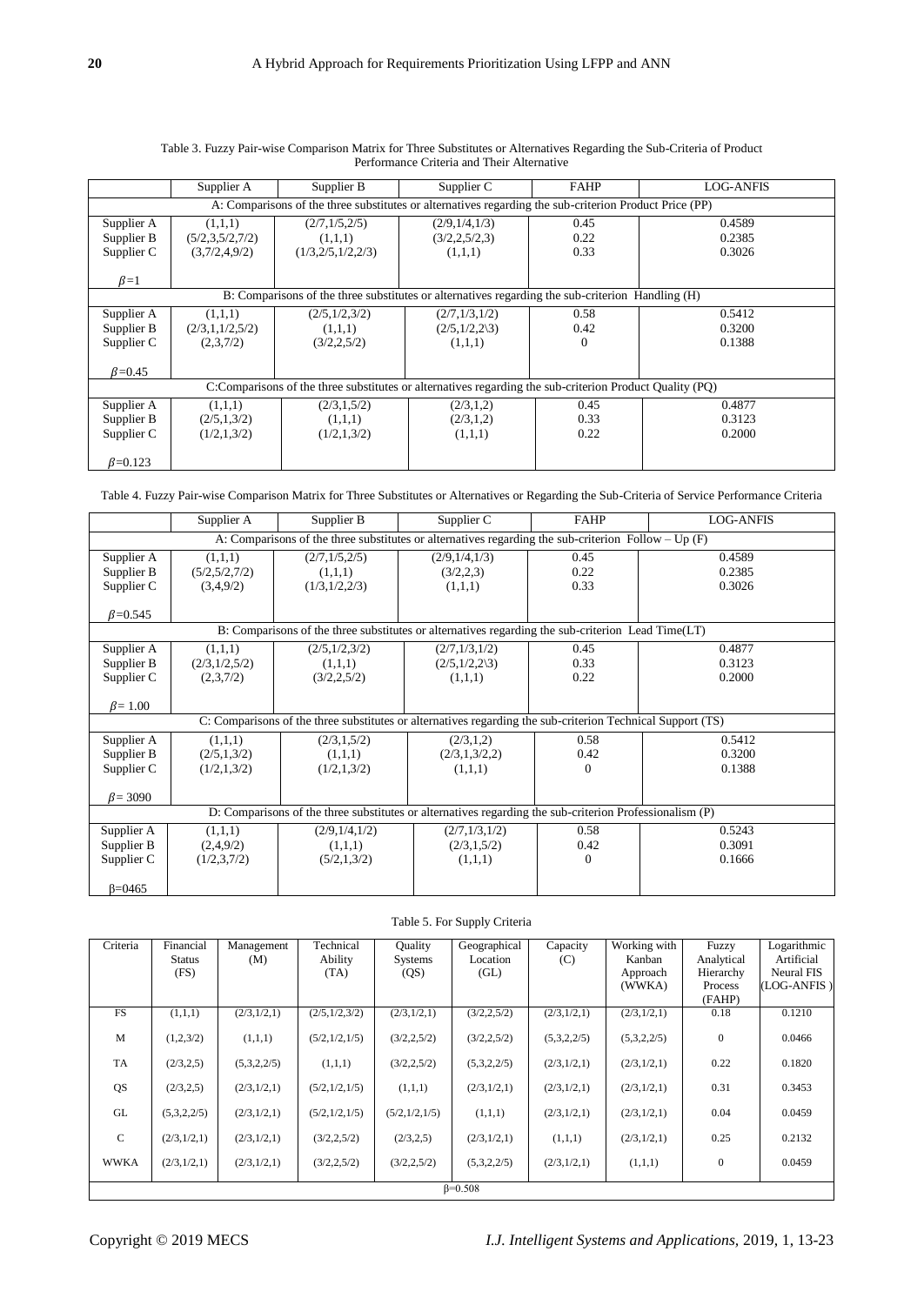| Criteria       | PP            |               | DC            | <b>FAHP</b> | <b>LOG-ANFIS</b> |  |
|----------------|---------------|---------------|---------------|-------------|------------------|--|
| PP             | (1,1,1)       | (2/3,1,3/2)   | (2/3,1,3/2)   | 0.16        | 0.3100           |  |
| Η              | (2/3,1,3/2)   | (1,1,1)       | (3/2, 2, 5/2) |             | 0.0650           |  |
| РC             | (2/3, 1, 3/2) | (2/5,1/2,3/2) | (1,1,1)       | 0.84        | 0.6250           |  |
| $\beta = 0.01$ |               |               |               |             |                  |  |

#### Table 6. Fuzzy Pair-Wise Comparison for Product Performance Criteria

#### Table 7. Fuzzy Pair-Wise Comparison Matrix for Service Performance Criteria

| Criteria  |             | LT            | TS            |               | <b>FAHP</b> | LOG-ANFIS     |
|-----------|-------------|---------------|---------------|---------------|-------------|---------------|
|           | (1,1,1)     | (5/2, 2, 1/2) | (1,1/2,1/4)   | (2/3,1/2,1/5) |             | 0.1196        |
| LT        | (2,1/2,2/5) | (1,1,1)       | (2/5,1/2,1/5) | (2/3,1,5/2)   | 0.23        | 0.2685        |
| <b>TS</b> | (1,3,4)     | (2/5,1,3/2)   | (1,1,1)       | (2/5,1/2,2)   | 0.69        | 0.4500 0.1616 |
|           | (5,2,3/2)   | (4,2,4)       | (1/2.1/2.5/2) | (1,1,1)       | 0.08        |               |
|           |             |               | $B=0.4910$    |               |             |               |

#### Table 8. Sub-Elements or Attributes for Supplier Criteria

|                    | FS     | М      | TA     | QS     | GL     |        | <b>WWKA</b> | Alterative<br>priority weight |
|--------------------|--------|--------|--------|--------|--------|--------|-------------|-------------------------------|
| Weight Alternative | 0.1210 | 0.0466 | 0.1820 | 0.3456 | 0.0459 | 0.2132 | 0.0459      |                               |
| Supplier $(A)$     | 0.2831 | 0.1831 | 0.5681 | 0.5412 | 0.1632 | 0.5412 | 0.3266      | 0.3723                        |
| Supplier $(B)$     | 0.5558 | 0.6558 | 0.4598 | 0.3200 | 0.200  | 0.3200 | 0.2550      | 0.3952                        |
| Supplier $(C)$     | 0.1611 | 0.1611 | 0.0279 | 0.1388 | 0.6368 | 0.1388 | 0.4183      | 0.2325                        |

Table 9. Sub Elements or Attributes for Product Performance Criteria

|                    | <b>PP</b> |        | PС     | Alterative or Substitutes priority weight |
|--------------------|-----------|--------|--------|-------------------------------------------|
| Weight Alternative | 0.310     | 0.0650 | 0.6250 |                                           |
| Supplier $(A)$     | 0.4584    | 0.4872 | 0.5412 | 0.4956                                    |
| Supplier $(B)$     | 0.3200    | 0.3123 | 0.3200 | 0.3177                                    |
| Supplier $(C)$     | 0.1388    | 0.2005 | 0.1388 | 0.1866                                    |

| Table 10. Sub-Elements or Attributes for Service Performance Criteria |  |  |
|-----------------------------------------------------------------------|--|--|
|-----------------------------------------------------------------------|--|--|

|                    |        | TS     |        |        | Alterative priority weight |
|--------------------|--------|--------|--------|--------|----------------------------|
| Weight Alternative | 0.2609 | 0.2685 | 0.3891 | 0.1196 |                            |
| Supplier $(A)$     | 0.4584 | 0.4872 | 0.5412 | 0.5253 | 0.5030                     |
| Supplier $(B)$     | 0.3200 | 0.3123 | 0.3200 | 0.3091 | 0.3134                     |
| Supplier $(C)$     | 0.1388 | 0.2005 | 0.1388 | 0.1666 | 0.1836                     |

| Table 11. Main Elements or Attributes of the AIM |
|--------------------------------------------------|
|--------------------------------------------------|

|                    |        | PP     | <b>SP</b> | Alterative priority weight LOG-ANFIS |
|--------------------|--------|--------|-----------|--------------------------------------|
| Weight Alternative | 0.3300 | 0.4299 | 0.2501    |                                      |
| Supplier $(A)$     | 0.3723 | 0.4956 | 0.5030    | 0.4570                               |
| Supplier $(B)$     | 0.3952 | 0.3177 | 0.3134    | 0.3421                               |
| Supplier $(C)$     | 0.2325 | 0.1866 | 0.1836    | 0.2009                               |

#### VI. CONCLUSION AND FUTURE WORK

The aim of this research paper is to observe and recognize the best supplier of washing machine using requirements prioritization techniques. Selection of best supplier reduces the competitiveness on basis of productivity and it is necessary in MCDM problems. To prioritizing the requirements for a customer based on multiple criteria a new hybrid approach by using logarithmic fuzzy preference programming (LFPP) and artificial neural network (ANN) is proposed at an acceptable cost in decision making .The existing models of requirements prioritization suffers from a number of limitations like accuracy, conflicts, complex calculations

etc. The proposed model with LFPP and ANN overcomes these existing limitations to improve the result accuracy in the selection of best supplier of washing machine by using priority weights for main attributes and 14 subattributes. This research model is implanted on MATLAB and tested by case study of Ozcan et al [1] to explain the significance and results of the proposed model. In future we will use the Genetic Algorithm (GA) and PSO (Particle Swarm Optimization) on this proposed technique for real life example of requirements prioritization and will concentrate on the performance in the area of multiple issues like degree of membership function (never negative), consistency ratio (which will be always between  $0 \& 0.1$ ), time complexity, scalability,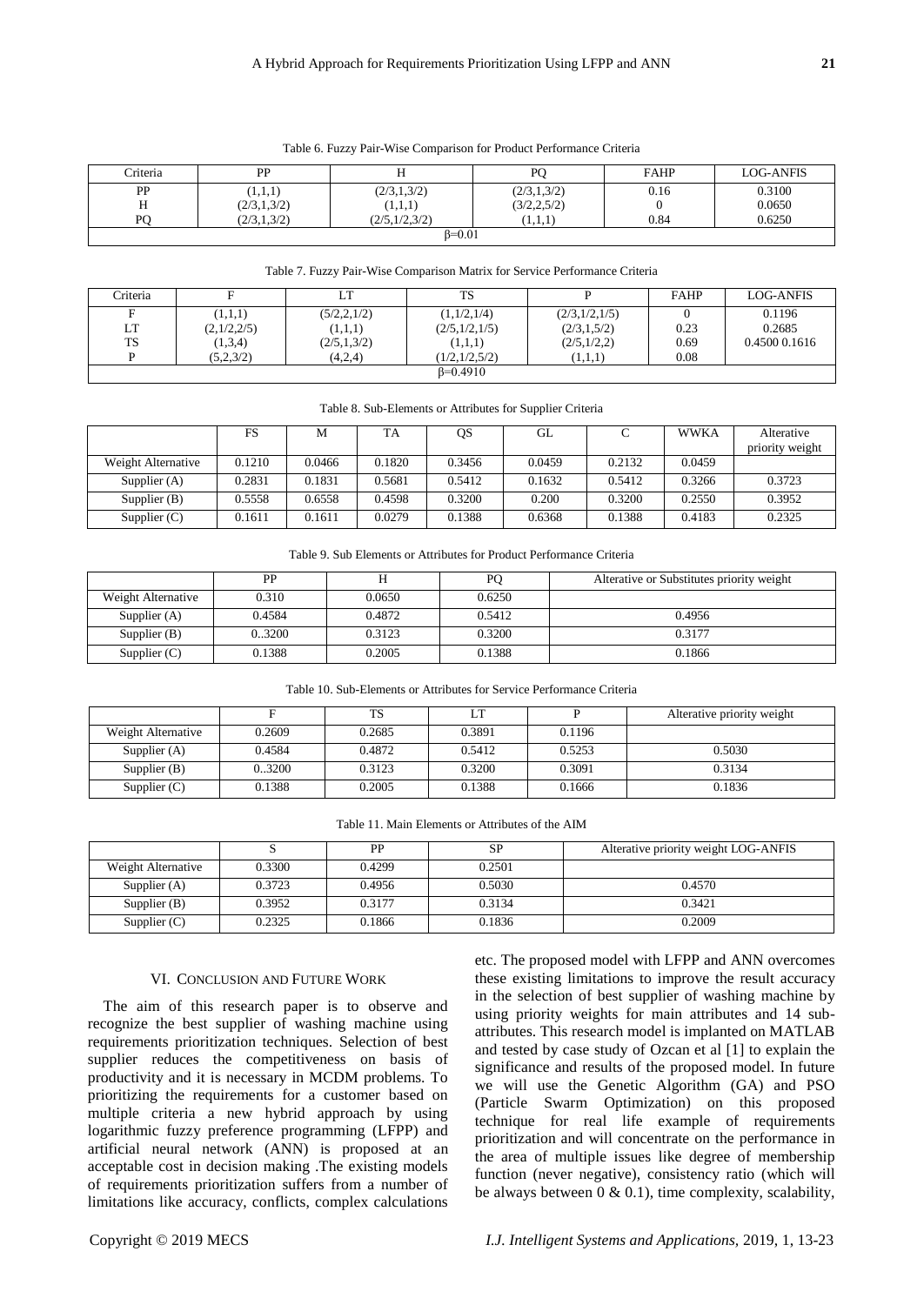and ease of use and accuracy.

#### **REFERENCES**

- [1] Kilincci, Ozcan, and Suzan Aslı Onal. "Fuzzy AHP approach for supplier selection in a washing machine company." *Expert systems with Applications* 38.8 (2011): 9656-9664.
- [2] Ahmad, Sabrina. "Negotiation in the requirements elicitation and analysis process." *Software Engineering, 2008. ASWEC 2008. 19th Australian Conference on*. IEEE, 2008.
- [3] In, Hoh, and Siddhartha Roy. "Visualization issues for software requirements negotiation." *Computer Software and Applications Conference, 2001. COMPSAC 2001. 25th Annual International*. IEEE, 2001.
- [4] Ramanna, Sheela, and Andrzej Skowron. "Requiremnents Interaction an Conflicts A Rough Set Approach." *Foundations of Computational Intelligence, 2007. FOCI 2007. IEEE Symposium on*. IEEE, 2007.
- [5] Yuji Kyoya, "*Priority Assessment of Software Requirements from Multiple Perspective"*, ISBN: 0-7695- 2209-2, volume: 1, pp: 410-415, 2004, IEEE.
- [6] Port, Daniel, Alexy Olkov, and Tim Menzies. "Using simulation to investigate requirements prioritization strategies." *Proceedings of the 2008 23rd IEEE/ACM International Conference on Automated Software Engineering*. IEEE Computer Society, 2008.
- [7] Herrmann, Andrea, and Maya Daneva. "*Requirements prioritization based on benefit and cost prediction*": an agenda for future research. In International Requirements Engineering, 2008. RE'08. 16th IEEE, pp. 125-134. IEEE, 2008.
- [8] Karlsson, Joachim. "Software requirements prioritizing." *Requirements Engineering, 1996., Proceedings of the Second International Conference on*. IEEE, 1996.
- [9] Tracey, Michael, and Chong Leng Tan. "Empirical analysis of supplier selection and involvement, customer satisfaction, and firm performance." *Supply Chain Management: An International Journal* 6.4 (2001): 174- 188.
- [10] Goffin, Keith, Marek Szwejczewski, and Colin New. "Managing suppliers: when fewer can mean more." *International Journal of Physical Distribution & Logistics Management* 27.7 (1997): 422-436.
- [11] Ghobadian, A., Stainer, A., & Kiss, T. *A computerized vendor rating system.* In Proceedings of the first international symposium on logistics The University of Nottingham, Nottingham, UK. (1993): pp 321-328.
- [12] Weber, Charles A., John R. Current, and W. C. Benton. "Vendor selection criteria and methods." *European journal of operational research* 50.1 (1991): 2-18.
- [13] Ghodsypour, Seyed Hassan, and C. O'brien. *The total cost of logistics in supplier selection*, under conditions of multiple sourcing, multiple criteria and capacity constraint. International journal of production economics 73.1 (2001): 15-27.
- [14] Yazgan, Harun Resit, Semra Boran, and Kerim Goztepe. "An ERP software selection process with using artificial neural network based on analytic network process approach." *Expert Systems with Applications* 36.5 (2009): 9214-9222.
- [15] Ghodsypour, Seyed Hassan, and Christopher O'Brien. "A decision support system for supplier selection using an integrated analytic hierarchy process and lineaprogramming." *International journal of production economics*56 (1998): 199-212.
- [16] Wang, Ying-Ming, and Kwai-Sang Chin. "Fuzzy analytic hierarchy process: A logarithmic fuzzy preference programming methodology." *International Journal of Approximate Reasoning* 52.4 (2011): 541-553.
- [17] Nagpal, Renuka, et al. "Rank university websites using fuzzy AHP and fuzzy TOPSIS approach on usability." *International journal of information engineering and electronic business* 7.1 (2015): 29.
- [18] Chan, Felix TS, and Niraj Kumar. "Global supplier development considering risk factors using fuzzy extended AHP-based approach." *Omega* 35.4 (2007): 417- 431.
- [19] Büyüközkan, Gülçin, and Fethullah Göçer. "An extention of ARAS methodology based on interval valued intuitionistic fuzzy group decision making for digital supply chain." *Fuzzy Systems(FUZZ-IEEE),2017 IEEE International Conference on IEEE 2017*
- [20] Nguyen, Huu-Tho, et al. "An integrated MCDM model for conveyor equipment evaluation and selection in an FMC based on a fuzzy AHP and fuzzy ARAS in the presence of vagueness." *PloS one* 11.4 (2016): e0153222.
- [21] Karande, Aarti M., and D. R. Kalbande. "Selection of Optimal Services Working on SCM Strategies Using Fuzzy Decision Making Methods." *Computational Intelligence & Communication Technology (CICT), 2016 Second International Conference on*. IEEE, 2016.
- [22] Dhingra, Swati, et al. "Selection of prioritization technique for software requirement using Fuzzy Logic and Decision Tree." *Green Engineering and Technologies (IC-GET), 2016 Online International Conference on*. IEEE, 2016.
- [23] ulzar, Kanza, et al. "Fuzzy Approach to Prioritize Usability Requirements Conflicts: An Experimental Evaluation." *IEEE Access* 5 (2017): 13570-13577.
- [24] Laurent, Paula, Jane Cleland-Huang, and Chuan Duan. "Towards automated requirements triage." *Requirements Engineering Conference, 2007. RE'07. 15th IEEE International*. IEEE, 2007.
- [25] Golmohammadi, Davood. Neural network application for fuzzy multi-criteria decision making problems. International Journal of Production Economics 131.2 (2011): 490-504.
- [26] Malakooti, Behnam, and Ying O. Zhou. "Feedforward artificial neural networks for solving discrete multiple criteria decision making problems." *Management Science* 40.11 (1994): 1542-1561.
- [27] Efendigil, Tuğba, Semih Önüt, and Cengiz Kahraman. "A decision support system for demand forecasting with artificial neural networks and neuro-fuzzy models: A comparative analysis." *Expert Systems with Applications* 36.3 (2009): 6697-6707.
- [28] Ghiassi, M., and H. Saidane. "A dynamic architecture for artificial neural networks." *Neurocomputing* 63 (2005): 397-413.
- [29] Taha, Zahari, and Sarkawt Rostam. "A fuzzy AHP–ANNbased decision support system for machine tool selection in a flexible manufacturing cell." *The International Journal of Advanced Manufacturing Technology* 57.5-8 (2011): 719.
- [30] Chu, T-C., and Y-C. Lin. "*A fuzzy TOPSIS method for robot selection*". The International Journal of Advanced Manufacturing Technology 21.4 (2003): 284-290[19].
- [31] Khan, Javed Ali, et al. "Comparison of requirement prioritization techniques to find best prioritization technique." *International Journal of Modern Education and Computer Science* 7.11 (2015): 53.
- [32] Renuka Nagpal, Deepti Mehrotra, Pradeep Kumar Bhatia,

Copyright © 2019 MECS *I.J. Intelligent Systems and Applications,* 2019, 1, 13-23